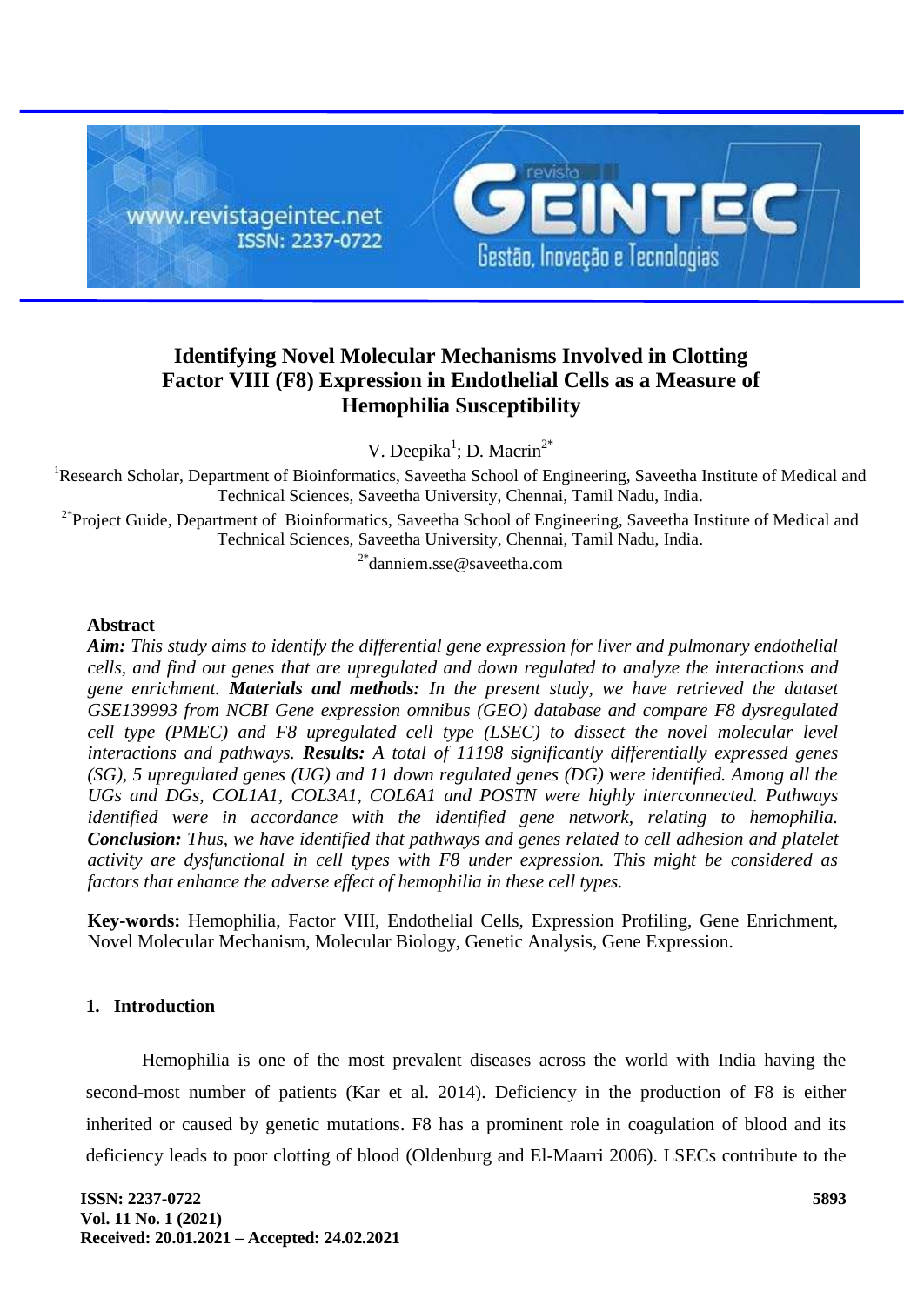production of F8 as proven by earlier literature [\(Everett et al. 2014; Shahani et al. 2014; Fahs et al.](https://paperpile.com/c/Vgikc1/MCfW+YjWF+TueC)  [2014\).](https://paperpile.com/c/Vgikc1/MCfW+YjWF+TueC) Therapeutic approaches to treat this condition are limited and costly, which usually consist of replacement therapies or injecting F8 protein intravenously. Gene therapies provide a better cure compared to existing approaches [\(Peyvandi and Garagiola 2019\).](https://paperpile.com/c/Vgikc1/q2Dj) The data from this study can be applied to find the differences in expression levels of liver and pulmonary endothelial cells, identify the genes causing hemophilia, develop lead compounds and drug targets to treat hemophilia. This data aids in metabolomics studies by identifying the biological pathways and processes that are altered due to hemophilia [\(Fahs et al. 2014\).](https://paperpile.com/c/Vgikc1/TueC)

Computational biology techniques allow us to perform expression profiling, comparative analysis, identify genetic variations, analyze the genes, etc. which help us understand the underlying molecular mechanisms of genes, proteins and diseases [\(\(Barrett et al. 2012; Edgar, Domrachev, and](https://paperpile.com/c/Vgikc1/gkf8+vDBR)  [Lash 2002\)\)](https://paperpile.com/c/Vgikc1/gkf8+vDBR). Expression profiling of chosen samples can be obtained through techniques such as microarray, DNA sequencing, chromatin immunoprecipitation sequencing (ChIp seq), etc. The experimental data obtained through these experiments is stored in biological databases. NCBI GEO stores gene expression datasets obtained from various computational biology techniques [\(Barrett et al.](https://paperpile.com/c/Vgikc1/gkf8+vDBR)  [2012; Edgar, Domrachev, and Lash 2002\).](https://paperpile.com/c/Vgikc1/gkf8+vDBR) Differentially expressed genes (DEGs) and biological pathways that might trigger hemophilia have been identified owing to the comprehensive utilization of DNA sequencing methods, data profiling and gene detection methods. Jamil M et al., gathered samples of blood from various endothelial cells to identify DEGs [\(Jamil et al. 2020\).](https://paperpile.com/c/Vgikc1/VdOL)

Previously our team has a rich experience in working on various research projects across multiple disciplines [\(Sathish and Karthick 2020; Varghese,](https://paperpile.com/c/Vgikc1/eNH9d+gmQXj+1Fk8R+8aB60+qFgmK+7q9F5+BjaVZ+EMCnE+rnYvt+Nj4RO+mzpzB+Q7nYP+6TQVO+qJK8T+GdUW9+2eKuD) Ramesh, and Veeraiyan 2019; [S.R. Samuel, Acharya, and Rao 2020; Venu, Raju, and Subramani 2019; M. S. Samuel et al. 2019;](https://paperpile.com/c/Vgikc1/eNH9d+gmQXj+1Fk8R+8aB60+qFgmK+7q9F5+BjaVZ+EMCnE+rnYvt+Nj4RO+mzpzB+Q7nYP+6TQVO+qJK8T+GdUW9+2eKuD)  [Venu, Subramani, and Raju 2019; Mehta et al. 2019; Sharma et al. 2019; Malli Sureshbabu et al.](https://paperpile.com/c/Vgikc1/eNH9d+gmQXj+1Fk8R+8aB60+qFgmK+7q9F5+BjaVZ+EMCnE+rnYvt+Nj4RO+mzpzB+Q7nYP+6TQVO+qJK8T+GdUW9+2eKuD)  [2019; Krishnaswamy et al. 2020; Muthukrishnan et al. 2020; Gheena and Ezhilarasan 2019; Vignesh](https://paperpile.com/c/Vgikc1/eNH9d+gmQXj+1Fk8R+8aB60+qFgmK+7q9F5+BjaVZ+EMCnE+rnYvt+Nj4RO+mzpzB+Q7nYP+6TQVO+qJK8T+GdUW9+2eKuD)  [et al. 2019; Ke et al. 2019; Vijayakumar Jain et al. 2019; Jose, Ajitha, and](https://paperpile.com/c/Vgikc1/eNH9d+gmQXj+1Fk8R+8aB60+qFgmK+7q9F5+BjaVZ+EMCnE+rnYvt+Nj4RO+mzpzB+Q7nYP+6TQVO+qJK8T+GdUW9+2eKuD) Subbaiyan 2020). Now the growing trend in this area motivated us to pursue this project.

Nevertheless, the interactions among DEGs and the main genes engaged in hemophilia causing pathways are yet to be interpreted. Surprisingly, research has revealed that gene expression networks linked to the disease can play a part in the immune response, accentuating the biological processes and potential to treat hemophilia [\(Jin et al. 2009\).](https://paperpile.com/c/Vgikc1/tLcb) Microarray and expression data of the genes were present in the existing research regarding the current topic. However, analysis for interactions among them and their enrichment have not been performed by anyone. Therefore, in the present study, we compared two different samples of fetal endothelial cells retrieved from GEO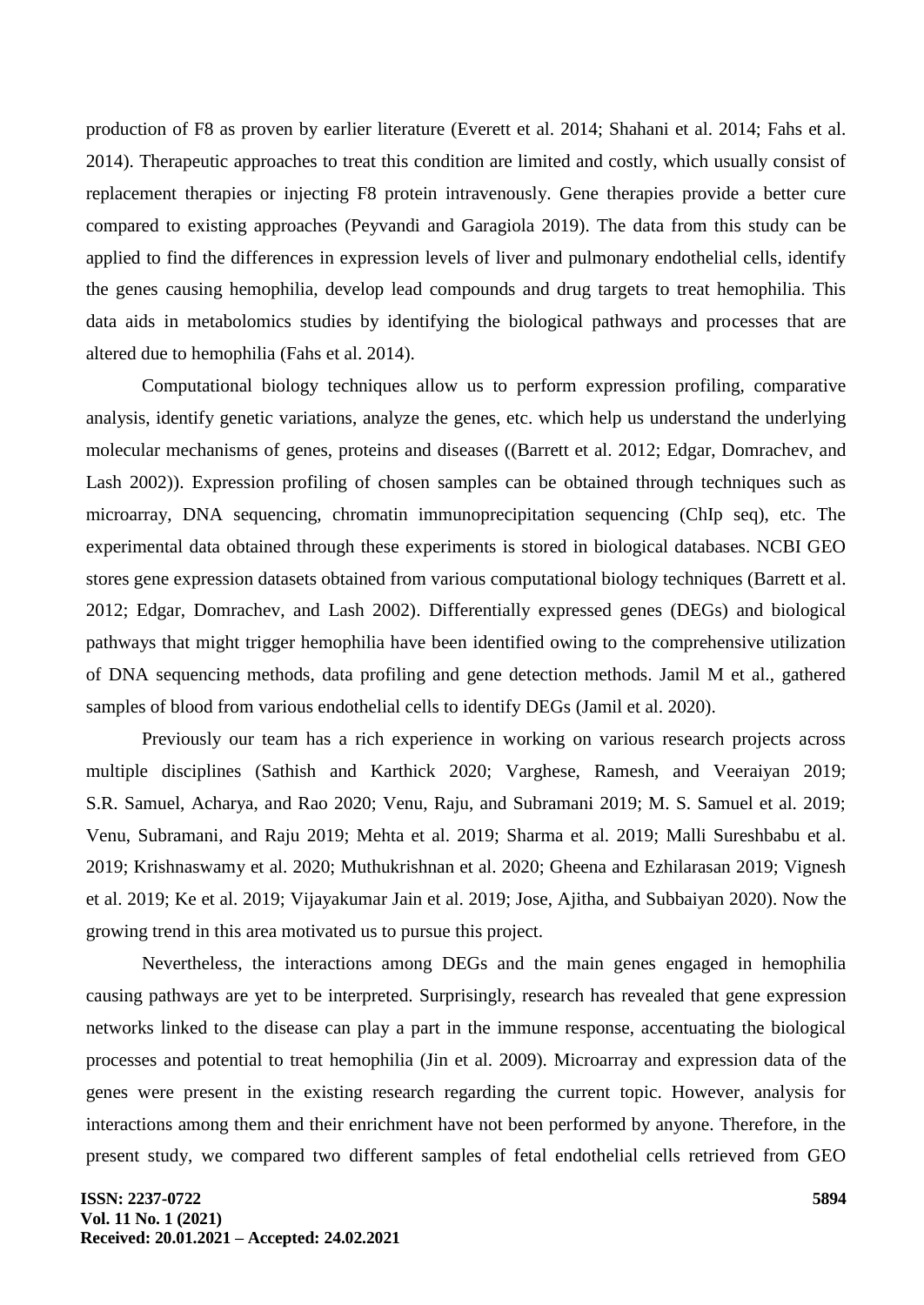database with ID GSE139993 and performed gene – gene interaction studies and gene enrichment analysis with STRING and FunRich respectively, which might be helpful to identify novel lead compounds and drug targets for hemophilia.

### **2. Materials and Methods**

# **2.1 Dataset**

Microarray data of gene expression profiling analysis for GSE139993 was obtained from the GEO database of NCBI. GEO database comprises public functional genomics data, obtained from various experiments such as DNA sequencing, RNA sequencing, microarray, Chromatin immunoprecipitation (ChIp) sequencing and high-throughput hybridization array [\(Edgar, Domrachev,](https://paperpile.com/c/Vgikc1/vDBR)  [and Lash 2002\).](https://paperpile.com/c/Vgikc1/vDBR) GSE139993 has 32 samples with adult and fetal endothelial cells of liver, umbilical vein, microvascular endothelial cells of lung and heart, and arterial endothelial cells of the heart [\(Jamil et al. 2020\).](https://paperpile.com/c/Vgikc1/VdOL) A total of 12 samples were taken comprising 2 groups, LSEC (6 samples) and PMEC (6 samples) shown in Table 1.

### **2.2 Identification of Significant Genes**

GEO2R is an online interactive tool that compares the samples to identify DEGs. Samples from the 2 groups were analyzed using the GEO2R online tool. A total of 14086 DEGs were identified. P-value cut off was set to greater than 0.05 to identify the significant DEGs (SG).

# **2.3 Classification of Upregulated and Downregulated Genes**

A cutoff of log  $FC \ge 1$  and log  $FC \le -1$  was used to separate the UG and DG respectively, from the SG.

# **2.4 Gene – Gene interaction**

Search Tool for the Retrieval of Interacting Genes (STRING) database was used to find any known functional gene association networks present in the GSE139993 dataset [\(Szklarczyk et al.](https://paperpile.com/c/Vgikc1/tugj+Oy3s)  [2019; von Mering et al. 2003\).](https://paperpile.com/c/Vgikc1/tugj+Oy3s) The SGs were given as input in STRING. The gene interactions were obtained from STRING and were incorporated into Cytoscape software to visualize the interactions among the genes.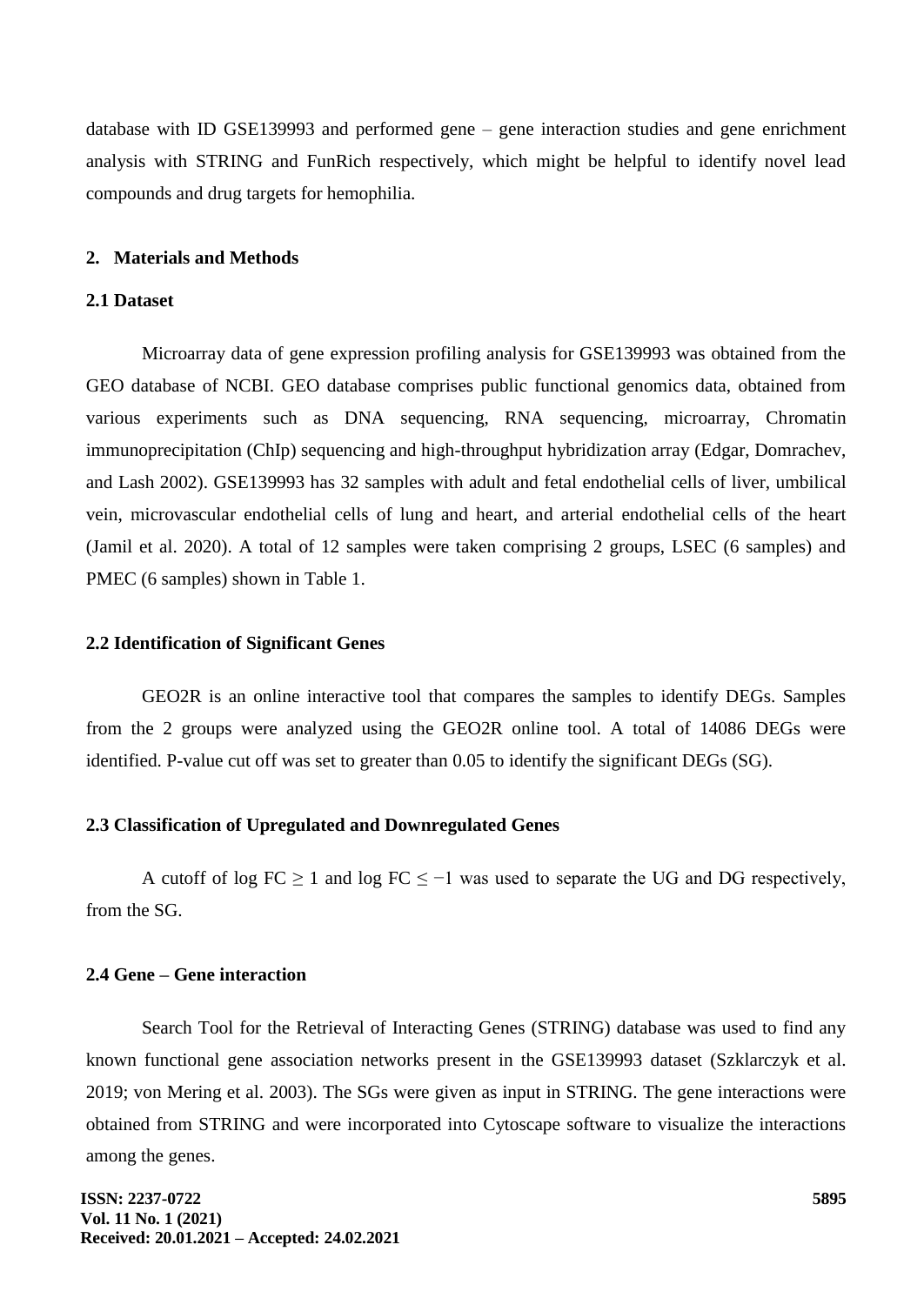### **2.5 Refined Gene Enrichment Analysis**

Functional Enrichment was observed by performing gene ontology using FunRich (v3.1.3). The SGs were entered in FunRich to get various gene enrichment analyses, such as cellular component, molecular function, biological process, biological pathway, protein domain, site of expression, transcription factor, clinical phenotype and COSMIC [\(Fonseka et al. 2020\).](https://paperpile.com/c/Vgikc1/txOg)

### **2.6 Hub Genes Identification**

Cytoscape software analyzes the interconnected regions called networks from the given input of genes [\(Shannon et al. 2003\).](https://paperpile.com/c/Vgikc1/lkL2) The STRING interactions were exported from the STRING database and subjected to Cytoscape for analysis. MCODE plug-in of Cytoscape finds highly interconnected regions, known as clusters, in a network [\(Bader and Hogue 2003\).](https://paperpile.com/c/Vgikc1/GQUa) The SGs were entered in MCODE to identify the clusters among them. The degree cutoff value in network scoring was set to 2 while the node score cutoff, K-Core and max. Depth values were set to 0.2, 2 and 100 respectively.

### **2.7 Overall Gene Enrichment**

ClueGo plug-in of Cytoscape enables the search for novel markers that are potentially linked to biological pathways. It analyzes the input of genes to create an assembled network of GO and pathways by integrating GO terms with KEGG and BioCarta pathways [\(Bindea et al. 2009\).](https://paperpile.com/c/Vgikc1/hUov) The genes from STRING interactions were analyzed using ClueGO to identify the GO/pathway network. Ontologies and pathways selected were Chromosomal location, Molecular function, Cellular component, Biological process, Protein domains, KEGG, REACTOME pathways. The GO tree interval was set from 2 to 8, and GO term/pathway selection was set from 2 to 4% genes.

### **3. Results**

#### **3.1 Analysis of samples for identification of DEGs**

This study contains the microarray analysis of expression profiling of genes from the GSE139993 dataset from the GEO database, provided by Jamil et al. which was presented in Table 1. The dataset comprises 32 samples, out of which 12 samples were subjected to analysis. GEO2R is used to obtain DEGs by analyzing the samples by comparing them. A total of 14086 DEGs were obtained. P – values and log FC values were calculated to identify the DEGs.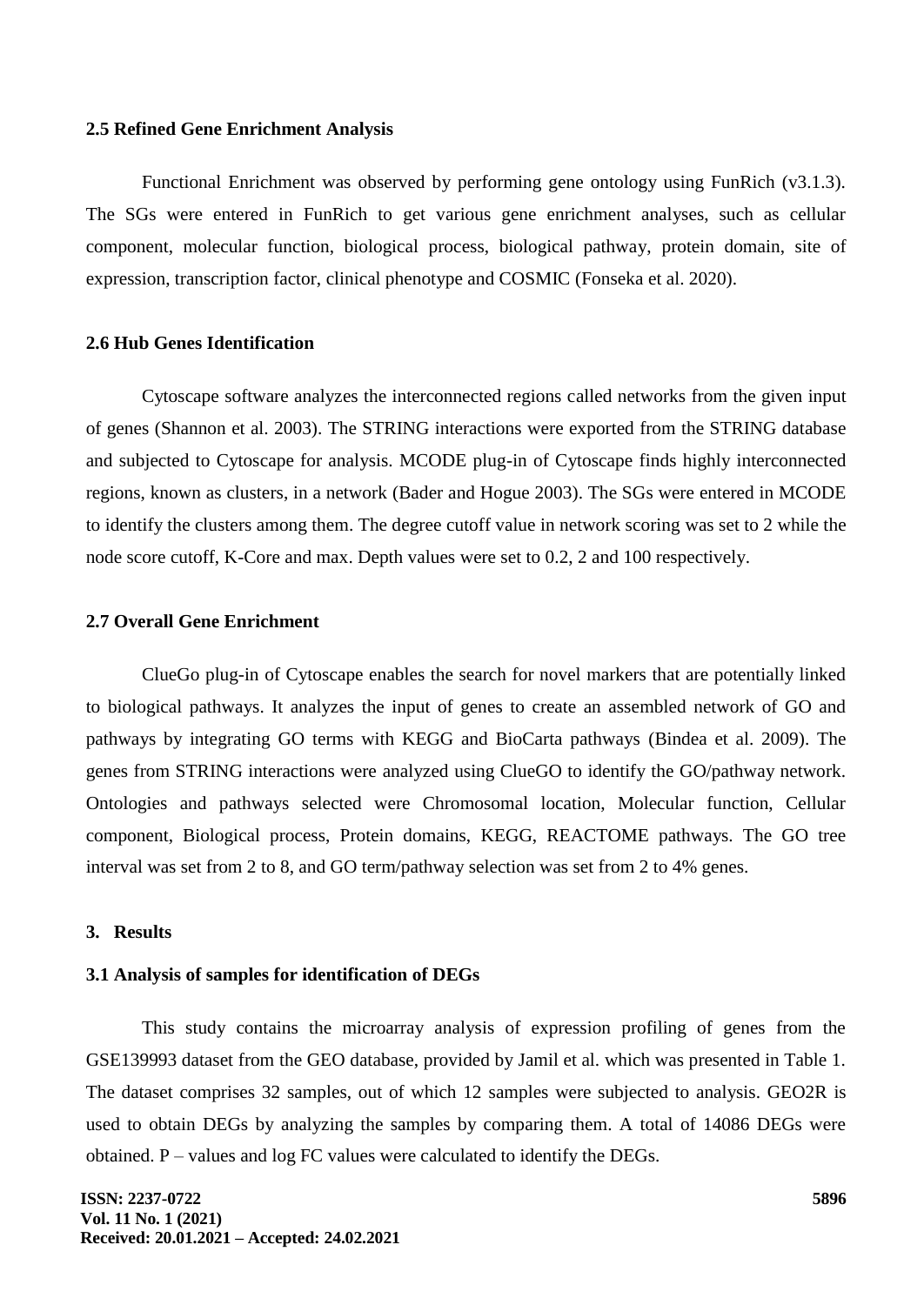|  |  |  |  |  |  | Table 1 - Retrieving Gene Expression Dataset of LSEC and PMEC from GSE139993 Dataset of NCBI GEO Database |  |
|--|--|--|--|--|--|-----------------------------------------------------------------------------------------------------------|--|
|--|--|--|--|--|--|-----------------------------------------------------------------------------------------------------------|--|

| Group          | No. of  | <b>Accession</b> | <b>Title</b>           | Source name                        |  |
|----------------|---------|------------------|------------------------|------------------------------------|--|
|                | samples |                  |                        |                                    |  |
| $\mathbf{1}$   | 6       | GSM4151253       | LSECs fetal 10691 rep1 | Liver sinusoidal endothelial       |  |
|                |         | GSM4151254       | LSECs fetal 10691 rep2 | cells                              |  |
|                |         | GSM4151255       | LSECs fetal 11359 rep1 |                                    |  |
|                |         | GSM4151256       | LSECs fetal 11359 rep2 |                                    |  |
|                |         | GSM4151257       | LSECs fetal 11605 rep1 |                                    |  |
|                |         | GSM4151258       | LSECs fetal 11605 rep2 |                                    |  |
| $\overline{2}$ | 6       | GSM4151271       | HPMEC 10298 rep1       | Human pulmonary                    |  |
|                |         | GSM4151272       | HPMEC 10298 rep2       | microvascular endothelial<br>cells |  |
|                |         | GSM4151273       | HPMEC 11415 rep1       |                                    |  |
|                |         | GSM4151274       | HPMEC 11415 rep2       |                                    |  |
|                |         | GSM4151275       | HPMEC 11844 rep1       |                                    |  |
|                |         | GSM4151276       | HPMEC 11844 rep2       |                                    |  |

# **3.2 Identification of Significant Genes**

Common DEGs which were considered as significant DEGs were obtained from the Venn diagram which was a result of GEO2R analysis. The Venn diagram (Fig. 1) represents the DEGs that are common to the combination of group 1 vs group 2. These DEGs that are common to all the samples belonging to the 2 groups taken were analyzed. A total of 11198 significant DEGs were identified as common to all the samples belonging to the 2 groups analyzed.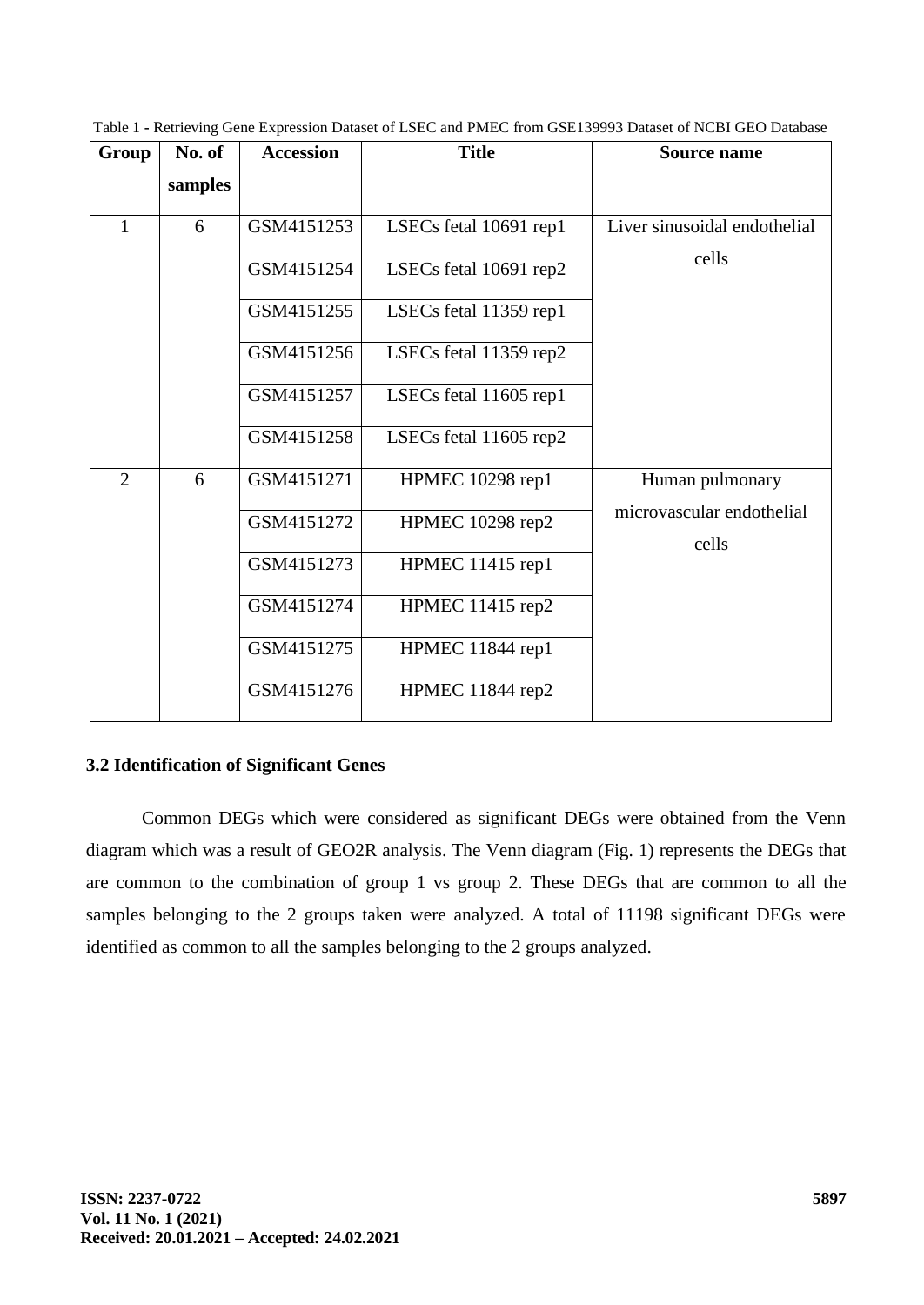Fig. 1 - Venn Diagram Representing the Common DEGs between Group 1 and Group 2, Out of total Genes. An Adjusted P-Value (Padj<0.05) was Used and a Total of 749 Genes were Found to be Common between the Groups. (g1: LSEC, g2: PMEC)



# **3.3 Classification of Upregulated and Downregulated Genes**

A cutoff of log FC  $\geq$  1 and log FC  $\leq$  -1 was used to separate the upregulated and downregulated DEGs respectively, from the significant DEGs (Fig. 2). A total of 5 UG and 8 DG were identified which are mentioned in Table 2.

Table 2 - Upregulated (UG) and Downregulated (DG) Genes Identified Using the Appropriate log FC cutoff (log FC  $\geq$  1 and  $\log FC \leq -1$ ).

| ID                  | <b>UG/DG</b> | <b>Entrez ID</b> | <b>Gene symbol</b> | <b>Gene title</b>                       |
|---------------------|--------------|------------------|--------------------|-----------------------------------------|
| ILMN_1773079        | <b>UG</b>    | 1281             | COL3A1             | Collagen type III alpha 1 chain         |
| <b>ILMN 2150856</b> | <b>UG</b>    | 5055             | SERPINB2           | Serpin family B member 2                |
| <b>ILMN 2171384</b> | <b>UG</b>    | 6374             | CXCL <sub>5</sub>  | C-X-C motif chemokine ligand 5          |
| <b>ILMN 1701308</b> | <b>UG</b>    | 1277             | COL1A1             | Collagen type I alpha 1 chain           |
| ILMN_1732151        | <b>UG</b>    | 1291             | COL6A1             | Collagen type VI alpha 1 chain          |
| ILMN_1670490        | DG           | 10630            | <b>PDPN</b>        | Podoplanin                              |
| <b>ILMN 1800642</b> | DG           | 5649             | <b>RELN</b>        | Reelin                                  |
| <b>ILMN 2170814</b> | DG           | 27074            | LAMP3              | Lysosomal associated membrane protein 3 |
| <b>ILMN 2157099</b> | DG           | 8900             | <b>CCNA1</b>       | Cyclin A1                               |
| <b>ILMN 1790761</b> | DG           | 10631            | <b>POSTN</b>       | Periostin                               |
| ILMN_2196328        | DG           | 10631            | <b>POSTN</b>       | Periostin                               |
| ILMN_1678841        | DG           | 10537            | <b>UBD</b>         | <b>Ubiquitin D</b>                      |
| <b>ILMN 1805807</b> | DG           | 7781             | SLC30A3            | Solute carrier family 30 member 3       |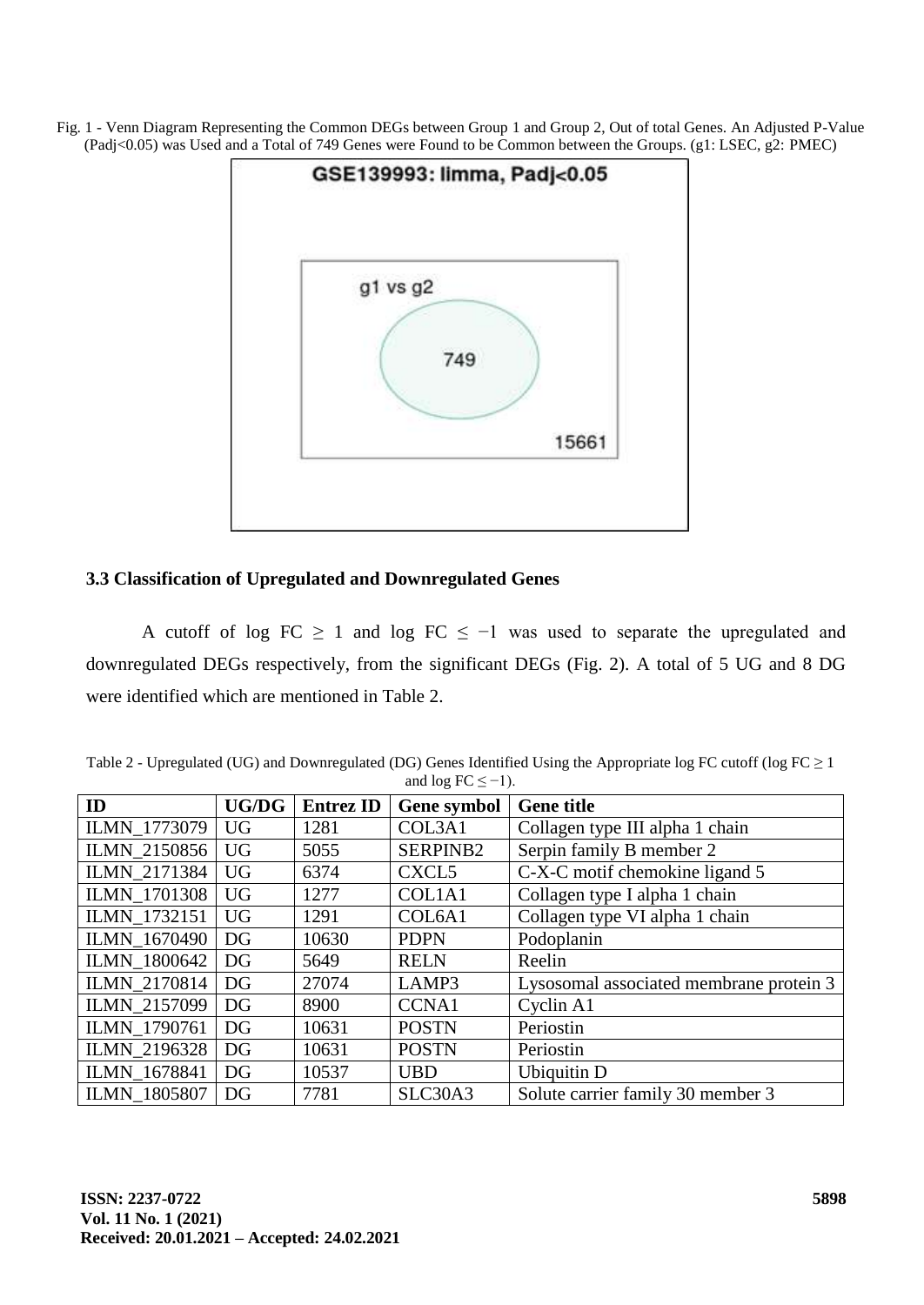Fig. 2 - Volcano Plot for Differentially Expressed Genes (DEGs) in LSEC vs PMEC from the GSE139993 Dataset. Black Dot Represents Commonly Expressed Genes. Blue Dots Represent Genes that are Overexpressed in LSEC and Red Dots are Genes Overexpressed in PMEC



### **3.4 Gene – Gene Interaction**

The UGs and DGs were combinedly given as input to the STRING database, in the multiple proteins input box by selecting *Homo sapiens* as the organism. 4 interactions were identified among the given input of genes as seen in Fig. 3. This tells us that COL1A1, COL3A1, COL6A1, SERPINB2 and POSTN genes have known genetic interactions such as co-occurrence across genomes and putative homologs.

Fig. 3 - Gene – Gene Interaction Analysis of UGs and DGs Combined, Performed Using STRING Database

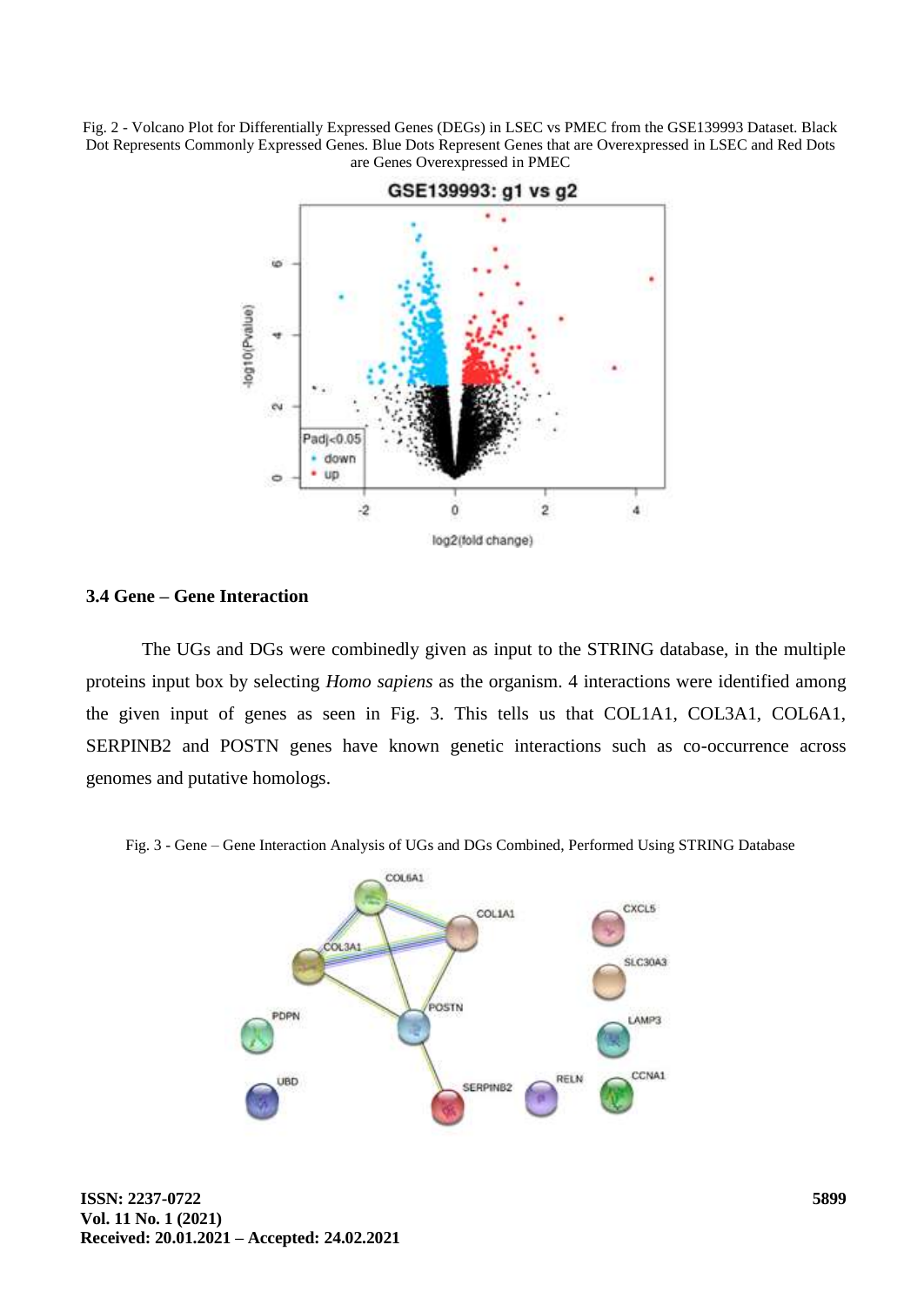# **3.5 Refined Gene Enrichment Analysis**

FunRich analysis of the common genes identified 8 genes to be located in the extracellular region, 2 genes involved in extracellular matrix structural constituent, 4 genes involved in Immune response, 4 genes involved in Integrin family cell surface interaction pathway, 9 genes are present in the signal peptide domain, 11 genes are expressed in the plasma, 4 genes are related to transcription factor – nuclear factor 1 C (NFIC), set of 2 genes each present in head and neck, and eyes; 14 genes are prone to somatic mutations in the large intestine. This data has been represented in table 3. The gene enrichment analysis identified that obtained differential gene expression of COL3A1; SERPINB2; CXCL5; COL1A1; COL6A1; PDPN; RELN; LAMP3; CCNA1; POSTN; UBD; SLC30A3 genes were involved in the risk of pathogenesis of cancer of the large intestine, and were involved in the risk of suffering from hemophilia.

| <b>Analysis</b>   | <b>Analysis detail</b>                       | No. of genes in the dataset |  |  |  |  |
|-------------------|----------------------------------------------|-----------------------------|--|--|--|--|
| Cellular          | Extracellular region                         | 6                           |  |  |  |  |
| component         |                                              |                             |  |  |  |  |
| Molecular         | Extracellular matrix structural constituent  | 3                           |  |  |  |  |
| function          |                                              |                             |  |  |  |  |
| <b>Biological</b> | Protein metabolism, cell                     | 3 each                      |  |  |  |  |
| process           | growth/maintenance, cell communication,      |                             |  |  |  |  |
|                   | signal transduction                          |                             |  |  |  |  |
| <b>Biological</b> | Integrin family cell surface interactions,   | 3 each                      |  |  |  |  |
| pathway           | Beta1 integrin cell surface interactions     |                             |  |  |  |  |
| Protein           | Signal peptide                               | $\overline{7}$              |  |  |  |  |
| domain            |                                              |                             |  |  |  |  |
| Site of           | Plasma                                       | 11                          |  |  |  |  |
| expression        |                                              |                             |  |  |  |  |
| Transcriptio      | <b>NFIC</b>                                  | $\overline{4}$              |  |  |  |  |
| n factor          |                                              |                             |  |  |  |  |
| Clinical          | Autosomal dominant, Cardiovascular, Ears,    | 3 each                      |  |  |  |  |
| phenotype         | Face, Feet, Growth, Head and Neck, Heart,    |                             |  |  |  |  |
|                   | Mouth, Prenatal Manifestations, Respiratory, |                             |  |  |  |  |
|                   | Skeletal, Skin, Skin/Nails/Hair              |                             |  |  |  |  |
| <b>COSMIC</b>     | Large intestine                              | 12                          |  |  |  |  |

Table 3 - Gene Enrichment Analysis of UG (Upregulated) and DG (Downregulated) Using FunRich

# **3.6 Hub Genes Identification**

The HUB gene identification using Cytoscape and MCODE analysis produced COL1A1, COL3A1, COL6A1, SERPINB2 and POSTN genes as highly interacting gene clusters (Fig. 4).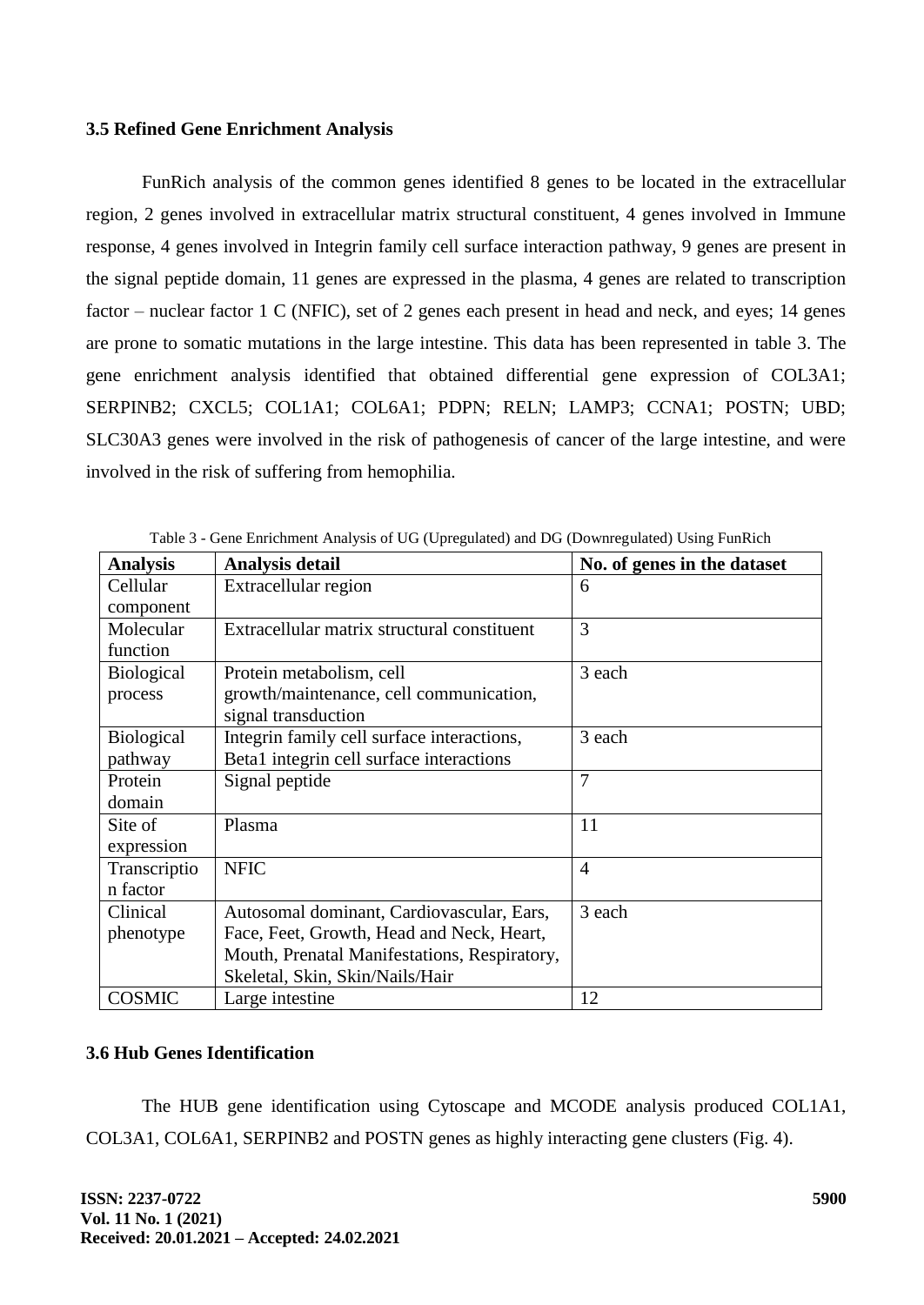Fig. 4 - HUB Genes Identification Using (a) Cytoscape Analysis and (b) MCODE Analysis was Performed to Identify the Gene Network from STRING Interactions



# **3.7 Overall Gene Enrichment**

From the given input of the marker list of genes from STRING interactions, ClueGo plugin has found out the biological pathways that are linked to the input genes. The GO and pathway enrichment analyses of the hub genes depicted that they were mainly enriched in platelet-derived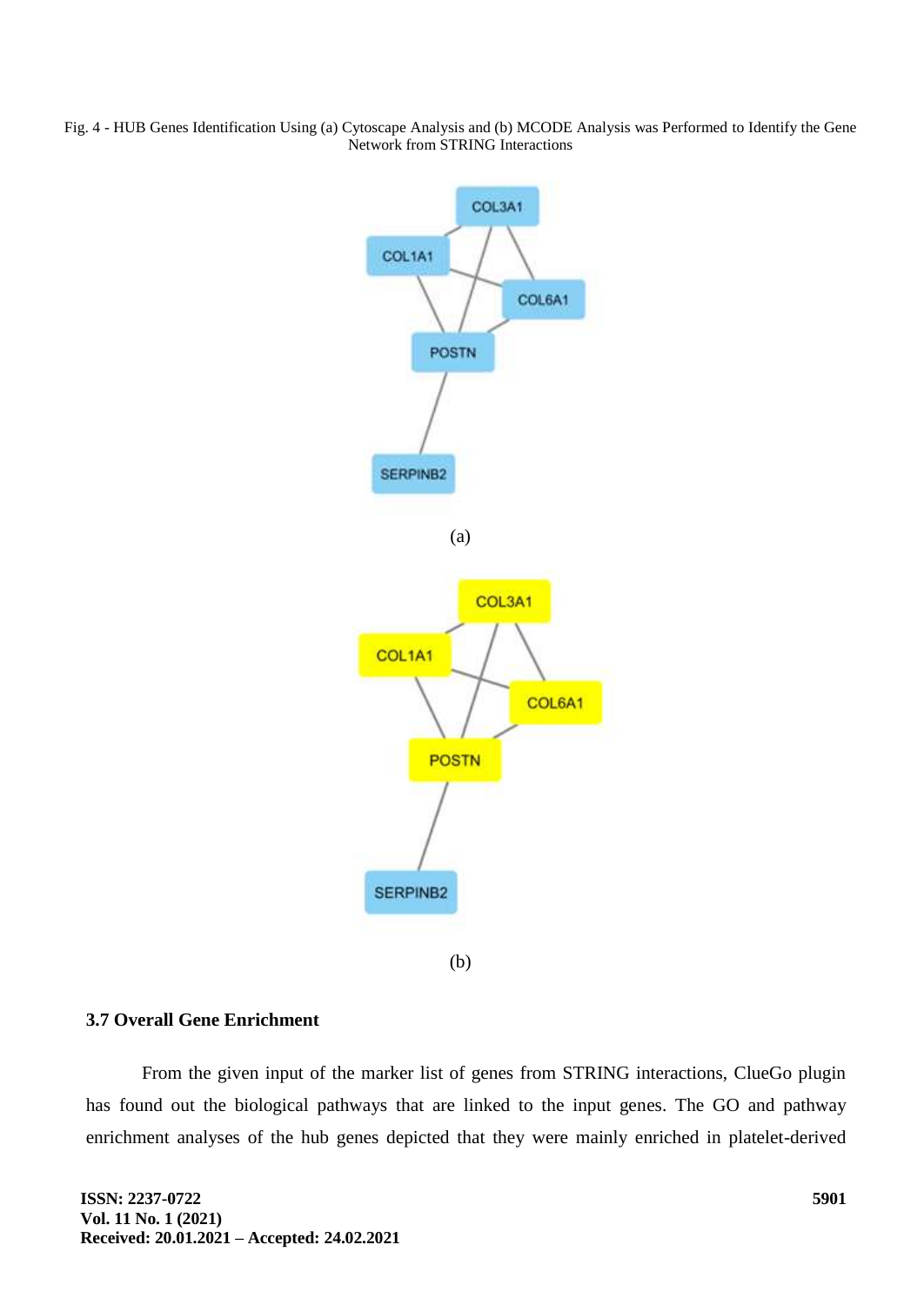growth factor binding, collagen chain trimerization, NCAM1 interactions and extracellular matrix (ECM) structural constituent conferring tensile strength pathways which are linked to the markers given as input, which is represented in (Fig. 5). This depicts that the genes were enriched in crucial pathways that are mostly related to platelet-derived growth factor binding.



Fig. 5 - ClueGo Analysis Showing the Potential Biological Pathways that are Linked to Markers/Genes Given as Input

### **4. Discussion**

The microarray data of the GSE139993 gene expression profiling was retrieved from the gene expression omnibus (GEO) database and the samples were analyzed using GEO2R to identify the differentially expressed genes (DEGs) among adult and fetal human LSEC and PMEC. A total of 11198 significantly differentially expressed genes (SG), 5 upregulated genes (UG) and 8 downregulated genes (DG) were identified from the GEO2R analysis from the pool of genes which did not show difference in LogFC. COL1A1, COL3A1, COL6A1, SERPINB2 and POSTN genes shown genetic interactions in STRING and Cytoscape whereas COL1A1, COL3A1, COL6A1 and POSTN genes were identified as a cluster by MCODE. ClueGo has identified platelet-derived growth factor binding, collagen chain trimerization, NCAM1 interactions and extracellular matrix (ECM) structural constituent conferring tensile strength pathways to be associated with the gene network.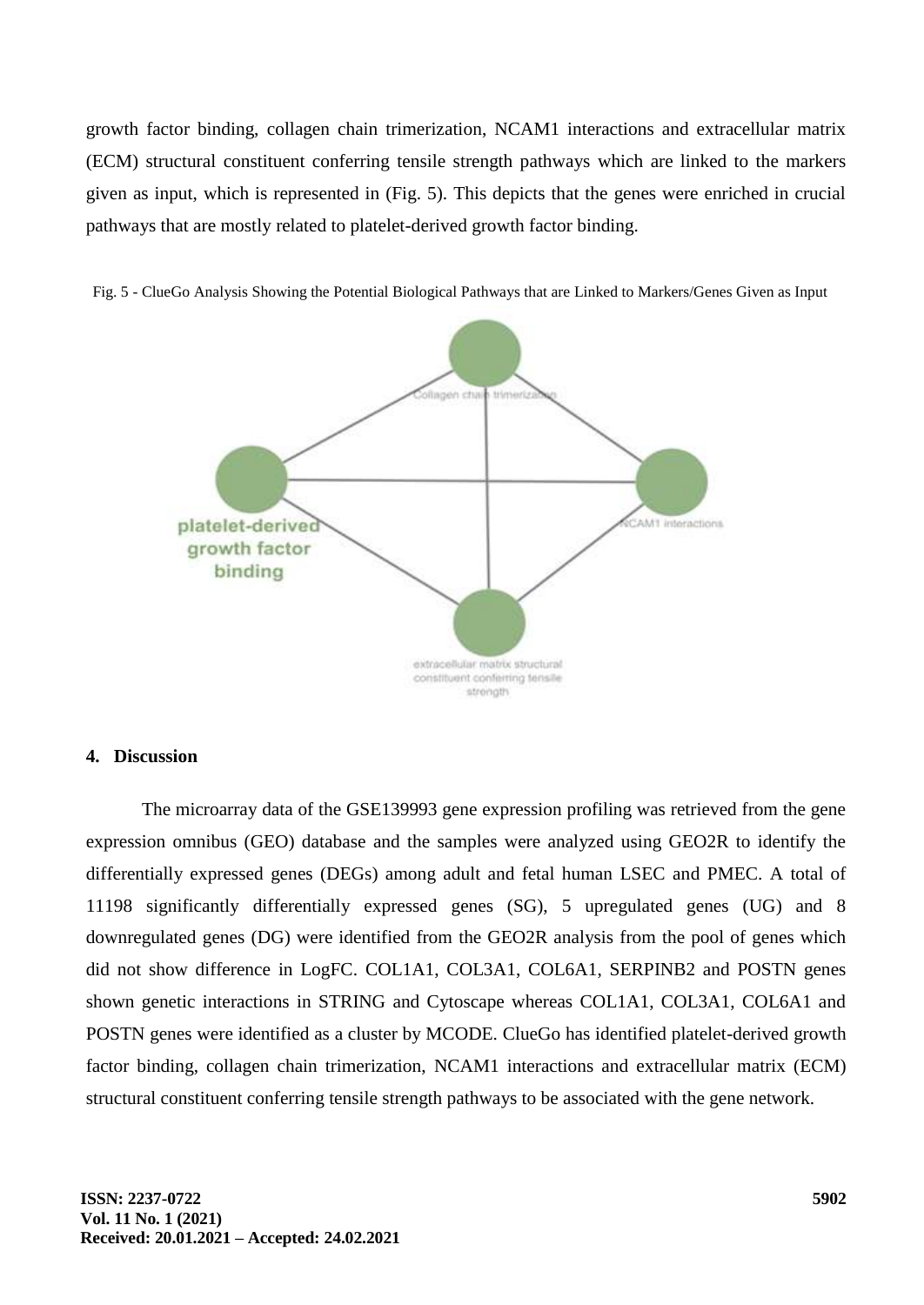The Gene ontology (GO) annotations of COL1A1 include identical protein binding and platelet-derived growth factor binding; COL3A1 include integrin binding and SMAD binding; COL6A1 include platelet-derived growth factor binding; POSTN include heparin binding and cell adhesion molecule binding; SERPINB2 include serine-type endopeptidase inhibitor activity and takes part in blood coagulation and signalling pathways. From the GO annotations and MCODE analysis of the genes (Fig. 5), we can say that COL1A1, COL3A1, COL6A1 and POSTN genes are highly interconnected to each other which justifies the MCODE analysis obtained. Parallelly, the ClueGo analysis was also in accordance with the other analyses as it shows that platelet-derived growth factor binding, collagen chain trimerization, NCAM1 interactions and extracellular matrix (ECM) structural constituent conferring tensile strength pathways were associated with the network of genes.

The F8 gene is involved in collagen chain trimerization pathway and formation of fibrin clot pathway according to the data available from gene cards [\(Stelzer et al. 2016\).](https://paperpile.com/c/Vgikc1/bmBI) COL1A1, COL3A1, COL6A1 genes were observed to be involved in collagen chain trimerization pathway and SERPINB2 was involved in formation of fibrin clot pathway, proving their relevance to the F8. The analyses performed identified the DEGs, biological pathways and their interactions which are related to F8 production that can be targeted for developing therapeutic approaches for treating hemophilia.

The network of interacting genes obtained from STRING and Cytoscape analyses has shown that they are related to the production of F8 factor by LESCs whereas some studies point out the connections of these genes to other diseases/disorders. An extremely rare haplotype in the upstream regulatory (5-prime) region of COL1A1 genesis linked to reduction of bone quality and fracture of the hip [\(Jin et al. 2009\).](https://paperpile.com/c/Vgikc1/tLcb) COL3A1 gene is susceptible to Chinese sporadic intracranial aneurysm [\(Hua](https://paperpile.com/c/Vgikc1/cY0D)  [et al. 2008\).](https://paperpile.com/c/Vgikc1/cY0D) COL6A1 is related to diffuse idiopathic skeletal hyperostosis and ossification of the posterior longitudinal ligament according to a study conducted by Tsukaharaet. al. [\(Tsukahara et al.](https://paperpile.com/c/Vgikc1/wbB9)  [2005\).](https://paperpile.com/c/Vgikc1/wbB9) POSTN was observed to be expressed by the mesenchymal stromal cells in vitro [\(Coutu et al.](https://paperpile.com/c/Vgikc1/g5QP)  [2008\).](https://paperpile.com/c/Vgikc1/g5QP) SERPINB2 regulates phagocytosis and migration of macrophages as a response by the immune system in kidney injury [\(Sen et al. 2020\).](https://paperpile.com/c/Vgikc1/bKfS) However, the association of these genes to the production of F8 was not available in existing literature and was discovered through the analyses performed in this study.

Our institution is passionate about high quality evidence based research and has excelled in various fields [\(\(Vijayashree Priyadharsini 2019; Ezhilarasan, Apoorva, and Ashok Vardhan 2019;](https://paperpile.com/c/Vgikc1/LqH6I+1I7eA+uPmLk+SwYUE+Lixxo+aDowv+7TmyW)  [Ramesh et al. 2018; Mathew et al. 2020; Sridharan et al. 2019; Pc, Marimuthu, and Devadoss](https://paperpile.com/c/Vgikc1/LqH6I+1I7eA+uPmLk+SwYUE+Lixxo+aDowv+7TmyW) 2018; [Ramadurai et al. 2019\).](https://paperpile.com/c/Vgikc1/LqH6I+1I7eA+uPmLk+SwYUE+Lixxo+aDowv+7TmyW) We hope this study adds to this rich legacy.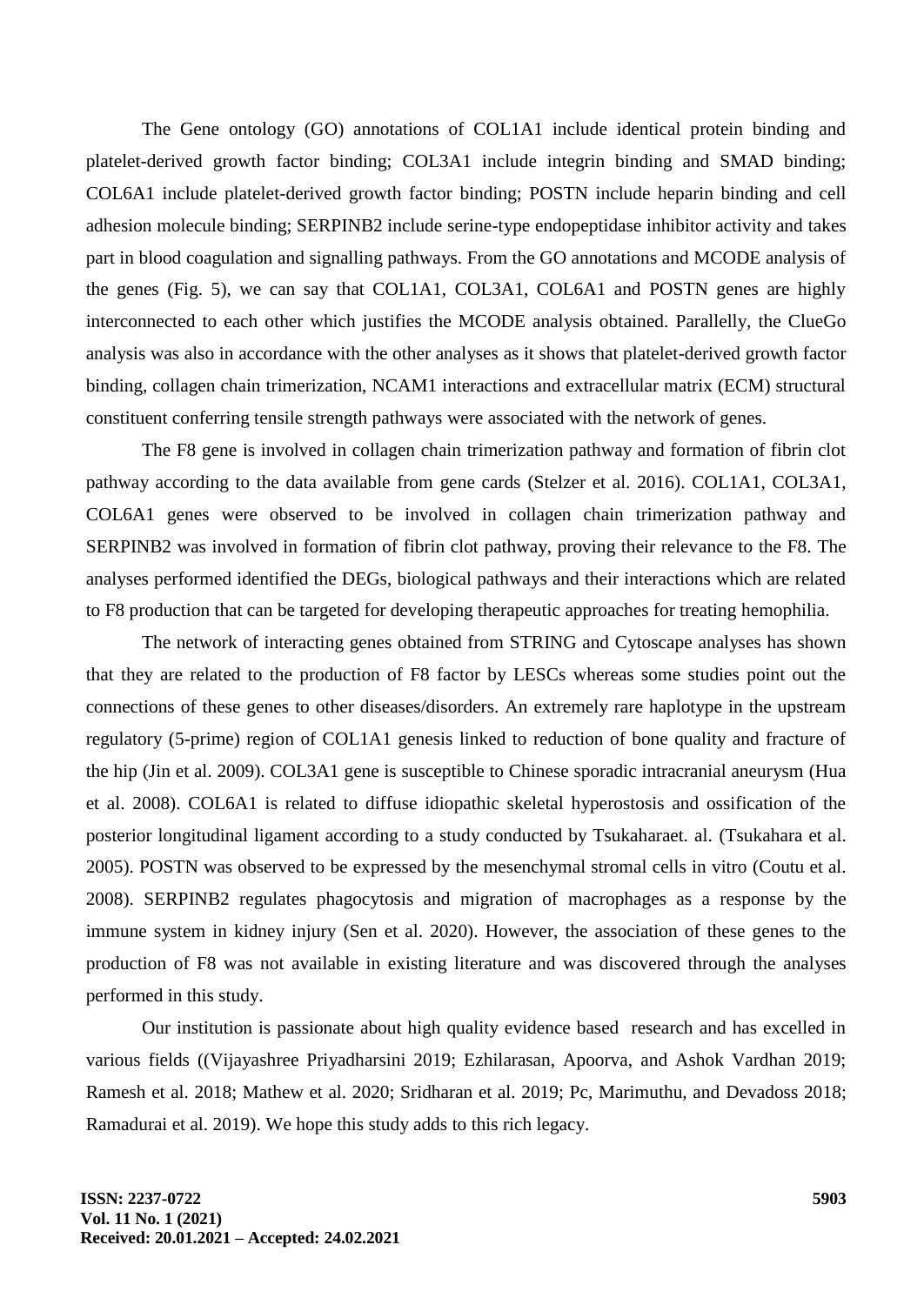The major limitation of our study is that the bioinformatics data derived from the tools needs to be confirmed by wet lab experiments to prove actual gene co-expression and interaction in predicted pathways.

From this study, it is evident that these pathways can be targeted and the underlying mechanisms of the hub genes can be studied further with keeping in mind the enrichment analysis obtained with FunRich. This study provides a path towards discovering potential leads for the treatment of hemophilia and aids in comprehending the underlying novel molecular mechanisms.

### **5. Conclusion**

LESCs produce F8 which when produced in inadequate amounts leads to poor clotting of blood. The gene enrichment analysis manifested that most of the genes were present at the extracellular region; the highest number of genes were expressed in the plasma; many genes were involved in cell communication and metabolism processes along with various other enrichment analyses. This study has identified 5 upregulated and 8 downregulated genes, their interaction and the pathways related to the DEGs from pathway enrichment analysis. Indeed, the enrichment study showed pathways that were closely linked to haemophilia. This study provides a path towards discovering potential leads for the treatment of hemophilia and aids in comprehending the underlying novel molecular mechanisms.

### **Declarations**

### **Conflict of Interest**

The authors of this paper declare no conflict of interest.

# **Author Contribution**

Author DV was involved in data collection, data analysis, manuscript writing. Author MD was involved in conceptualization, guidance and critical review of manuscript.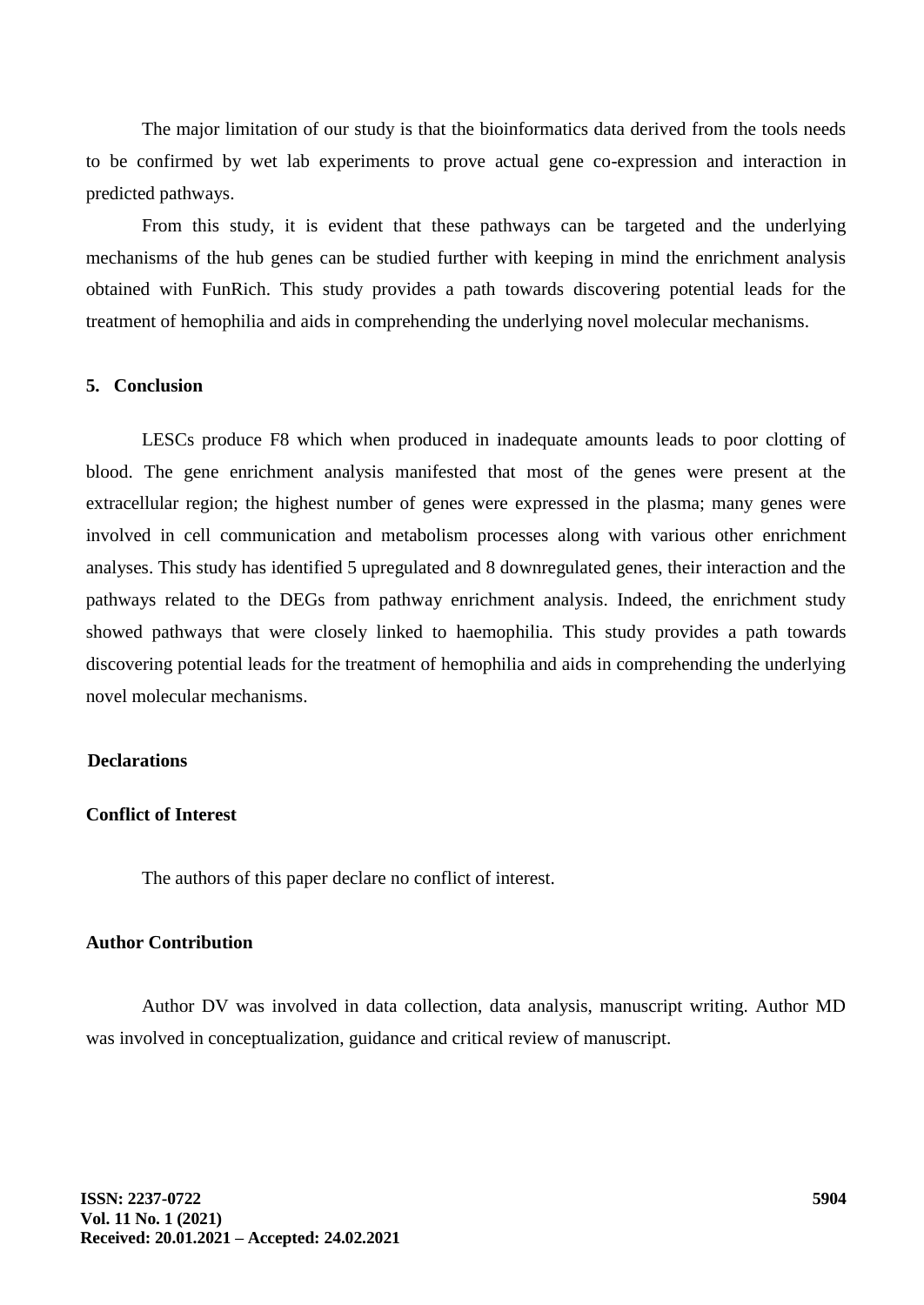# **Acknowledgments**

The authors would like to express their gratitude towards Saveetha School of engineering, Saveetha Institute of Medical and Technical Sciences (Formerly known as Saveetha University) for providing the necessary infrastructure to carry out this work successfully.

# **Funding**

We thank the following organizations for providing financial support that enabled us to complete the study.

- 1. Finura Bioteks
- 2. Saveetha University
- 3. Saveetha Institute of Medical and Technical Sciences
- 4. Saveetha School of engineering

### **References**

Bader, Gary D., and Christopher W. V. Hogue. 2003. "An Automated Method for Finding Molecular Complexes in Large Protein Interaction Networks." *[BMC Bioinformatics](http://paperpile.com/b/Vgikc1/GQUa)* 4 (January): 2. [https://doi.org/10.1186/1471-2105-4-2.](http://paperpile.com/b/Vgikc1/GQUa)

[Barrett, Tanya, Stephen E. Wilhite, Pierre Ledoux, Carlos Evangelista, Irene F. Kim, Maxim](http://paperpile.com/b/Vgikc1/gkf8)  Tomashevsky, Kimberly A. Marshall, et al. 2012. "NCBI GEO: Archive for Functional Genomics Data Sets—update." *[Nucleic Acids Research](http://paperpile.com/b/Vgikc1/gkf8)*[. https://doi.org/10.1093/nar/gks1193.](http://paperpile.com/b/Vgikc1/gkf8)

Bindea, Gabriela, Bernhard Mlecnik, Hubert Hackl, Pornpimol Charoentong, Marie Tosolini, Amos Kirilovsky, Wolf-Herman Fridman, Franck Pagès, Zlatko Trajanoski, and Jérôme Galon. 2009. ―ClueGO: A Cytoscape Plug-in to Decipher Functionally Grouped Gene Ontology and Pathway Annotation Networks." *Bioinformatics* 25(8): 1091–93.

https://doi.org/10.1093/bioinformatics/btp10[1.](http://paperpile.com/b/Vgikc1/hUov)

[Coutu, Daniel L., Jian Hui Wu, Anne Monette, Georges-Etienne Rivard, Mark D. Blostein, and](http://paperpile.com/b/Vgikc1/g5QP)  Jacques Galipeau. 2008. "Periostin, a Member of a Novel Family of Vitamin K-Dependent Proteins, Is Expressed by Mesenchymal Stromal Cells." [The Journal of Biological Chemistry](http://paperpile.com/b/Vgikc1/g5QP) 283 (26): [17991–1. https://doi.org/](283%20(26):%20%2017991–1.%20https:/doi.org/)[10.1074/jbc.M708029200.](http://dx.doi.org/10.1074/jbc.M708029200)

Edgar, Ron, Michael Domrachev, and Alex E. Lash. 2002. "Gene Expression Omnibus: NCBI Gene [Expression and Hybridization Array Data Repository.‖](http://paperpile.com/b/Vgikc1/vDBR) *[Nucleic Acids Research](http://paperpile.com/b/Vgikc1/vDBR)* [30 \(1\): 207–10.](http://paperpile.com/b/Vgikc1/vDBR)  [https://doi.org/10.1093/nar/30.1.207.](http://paperpile.com/b/Vgikc1/vDBR)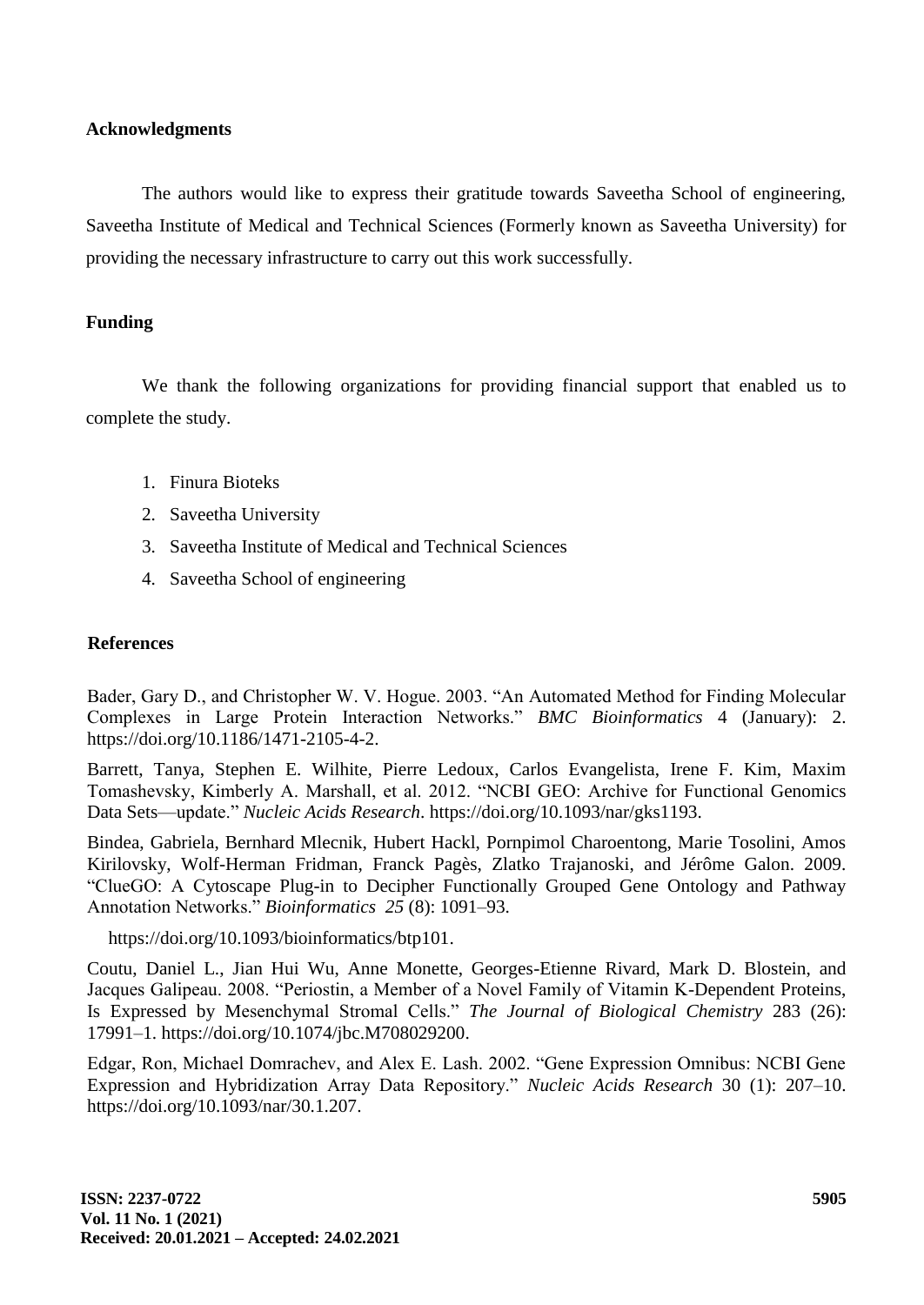Everett, Lesley A., Audrey C. A. Cleuren, Rami N. Khoriaty, and David Ginsburg. 2014. "Murine Coagulation Factor VIII Is Synthesized in Endothelial Cells." *[Blood](http://paperpile.com/b/Vgikc1/MCfW)* 123 (24): 3697–3705. [https://doi.org/10.1182/blood-2014-02-554501.](http://paperpile.com/b/Vgikc1/MCfW)

[Ezhilarasan, Devaraj, Velluru S. Apoorva, and Nandhigam Ashok Vardhan.](http://paperpile.com/b/Vgikc1/1I7eA) 2019. "Syzygium [Cumini Extract Induced Reactive Oxygen Species-Mediated Apoptosis in Human Oral Squamous](http://paperpile.com/b/Vgikc1/1I7eA)  Carcinoma Cells." *Journal of Oral Pathology & Medicine: Official Publication of the International [Association of Oral Pathologists and the American Academy of Oral Pathology](http://paperpile.com/b/Vgikc1/1I7eA)* [48 \(2\): 115–21.](http://paperpile.com/b/Vgikc1/1I7eA)  [https://doi.org/10.1111/jop.12806.](http://paperpile.com/b/Vgikc1/1I7eA)

Fahs, Scot A., Matthew T. Hille, Qizhen Shi, Hartmut Weiler, and Robert R. Montgomery. 2014. "A [Conditional Knockout Mouse Model Reveals Endothelial Cells as the Principal and Possibly](http://paperpile.com/b/Vgikc1/TueC)  Exclusive Source of Plasma Factor VIII." *[Blood](http://paperpile.com/b/Vgikc1/TueC)* [123 \(24\): 3706–13. https://doi.org/10.1182/blood-](http://paperpile.com/b/Vgikc1/TueC)[2014-02-555151.](http://dx.doi.org/10.1182/blood-2014-02-555151)

[Fonseka, Pamali, Mohashin Pathan, Sai V. Chitti, Taeyoung Kang, and Suresh Mathivanan. 2020.](http://paperpile.com/b/Vgikc1/txOg)  [―FunRich Enables Enrichment Analysis of OMICs Datasets.‖](http://paperpile.com/b/Vgikc1/txOg) *[Journal of Molecular Biology](http://paperpile.com/b/Vgikc1/txOg)*[,](http://paperpile.com/b/Vgikc1/txOg)  [December, 166747. https://doi.org/10.1016/j.jmb.2020.166747.](http://paperpile.com/b/Vgikc1/txOg)

Gheena, S., and D. Ezhilarasan. 2019. "Syringic Acid Triggers Reactive Oxygen Species-Mediated Cytotoxicity in HepG2 Cells.‖ *Human & Experimental Toxicology 38* (6): 694–702.

https://doi.org/10.1177/096032711983917[3.](http://paperpile.com/b/Vgikc1/Q7nYP)

Hua Tao, Zhang Dong, Zhao Yuan-Li, Wang Shuo, and Zhao Ji-Zong. 2008. "Correlation of COL3A1 gene with type III collagen stability in intracranial aneurysm." *[Zhonghua yi xue za zhi](http://paperpile.com/b/Vgikc1/cY0D)* 88 [\(7\): 445–48. https://www.ncbi.nlm.nih.gov/pubmed/18642782.](http://paperpile.com/b/Vgikc1/cY0D)

Jamil, Muhammad Ahmer, Heike Singer, Rawya Al-Rifai, Nicole Nüsgen, Melanie Rath, Sascha Strauss, Ioanna Andreou, Johannes Oldenburg, and Osman El-Maarri. 2020. "Molecular Analysis of Fetal and Adult Primary Human Liver Sinusoidal Endothelial Cells: A Comparison to Other Endothelial Cells.‖ *International Journal of Molecular Sciences 21* (20).

https://doi.org/10.3390/ijms2120777[6.](http://paperpile.com/b/Vgikc1/VdOL)

Jin, Huilin, Tracy L. Stewart, Rob Van't Hof, David M. Reid, Richard M. Aspden, and Stuart Ralston. 2009. "A Rare Haplotype in the Upstream Regulatory Region of COL1A1 Is Associated with Reduced Bone Quality and Hip Fracture." *Journal of Bone and Mineral Research: The Official Journal of the American Society for Bone and Mineral Research 24* (3): 448–54.

https://doi.org/10.1359/jbmr.08111[1.](http://paperpile.com/b/Vgikc1/tLcb)

Jose, Jerry, Ajitha, and Haripriya Subbaiyan. 2020. "Different Treatment Modalities Followed by [Dental Practitioners for Ellis Class 2 Fracture –](http://paperpile.com/b/Vgikc1/2eKuD) A Questionnaire-Based Survey." *The Open Dentistry [Journal](http://paperpile.com/b/Vgikc1/2eKuD)* [14 \(1\): 59–65. https://doi.org/10.2174/1874210602014010059.](http://paperpile.com/b/Vgikc1/2eKuD)

Kar, Anita, Supriya Phadnis, Sumedha Dharmarajan, and Juhi Nakade. 2014. "Epidemiology & Social Costs of Haemophilia in India." *[The Indian Journal of Medical Research](http://paperpile.com/b/Vgikc1/GxWb)* 140 (1): 19–31. [https://www.ncbi.nlm.nih.gov/pubmed/25222774.](https://www.ncbi.nlm.nih.gov/pubmed/25222774)

Ke, Yang, Mohammed Saleh Al Aboody, Wael Alturaiki, Suliman A. Alsagaby, Faiz Abdulaziz Alfaiz, Vishnu Priya Veeraraghavan, and Suresh Mickymaray. 2019. "Photosynthesized Gold Nanoparticles from Catharanthus Roseus Induces Caspase-Mediated Apoptosis in Cervical Cancer Cells (HeLa).‖ *Artificial Cells, Nanomedicine, and Biotechnology 47* (1): 1938–46.

https://doi.org/10.1080/21691401.2019.161401[7.](http://paperpile.com/b/Vgikc1/qJK8T)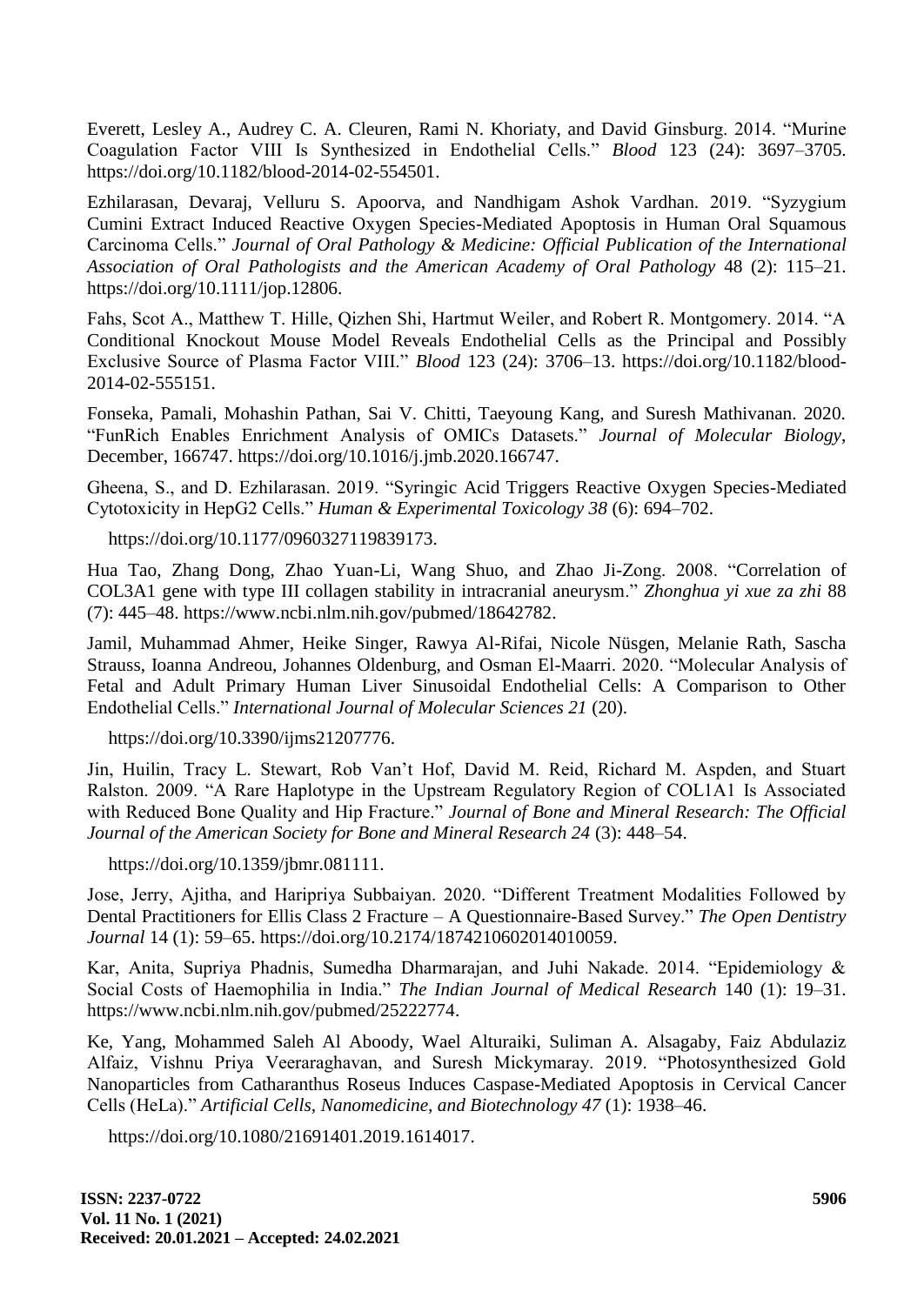[Krishnaswamy, Haribabu, Sivaprakash Muthukrishnan, Sathish Thanikodi, Godwin Arockiaraj](http://paperpile.com/b/Vgikc1/Nj4RO)  Antony, and Vijayan Venkatraman. 2020. "Investigation of Air Conditioning Temperature Variation by Modifying the Structure of Passenger Car Using Computational Fluid Dynamics." *Thermal [Science](http://paperpile.com/b/Vgikc1/Nj4RO)* [24 \(1 Part B\): 495–98. https://doi.org/](http://paperpile.com/b/Vgikc1/Nj4RO)[10.2298/tsci190409397k.](http://dx.doi.org/10.2298/tsci190409397k)

[Malli Sureshbabu, Nivedhitha, Kathiravan Selvarasu, Jayanth Kumar V, Mahalakshmi Nandakumar,](http://paperpile.com/b/Vgikc1/rnYvt)  and Deepak Selvam. 2019. "Concentrated Growth Factors as an Ingenious Biomaterial in Regeneration of Bony Defects after Periapical Surgery: A Report of Two Cases." *Case Reports in [Dentistry](http://paperpile.com/b/Vgikc1/rnYvt)* [2019 \(January\): 7046203. https://doi.org/](http://paperpile.com/b/Vgikc1/rnYvt)[10.1155/2019/7046203.](http://dx.doi.org/10.1155/2019/7046203)

Mathew, M. G., S. R. Samuel, A. J. Soni, and K. B. Roopa. 2020. "Evaluation of Adhesion of [Streptococcus Mutans, Plaque Accumulation on Zirconia and Stainless Steel Crowns, and](http://paperpile.com/b/Vgikc1/SwYUE)  Surrounding Gingival Inflammation in Primary ...." *[Clinical Oral Investigations](http://paperpile.com/b/Vgikc1/SwYUE)*. [https://link.springer.com/article/10.1007/s00784-020-03204-9.](https://link.springer.com/article/10.1007/s00784-020-03204-9)

[Mehta, Meenu, Deeksha, Devesh Tewari, Gaurav Gupta, Rajendra Awasthi, Harjeet Singh, Parijat](http://paperpile.com/b/Vgikc1/BjaVZ)  Pandey, et al. 2019. "Oligonucleotide Therapy: An Emerging Focus Area for Drug Delivery in [Chronic Inflammatory Respiratory Diseases.‖](http://paperpile.com/b/Vgikc1/BjaVZ) *[Chemico-Biological Interactions](http://paperpile.com/b/Vgikc1/BjaVZ)* [308 \(August\):](308%20(August):%20%20%20%20%20%20%20%20%20%20206–15.%20https:/doi.org/)  [206–15. https://doi.org/](308%20(August):%20%20%20%20%20%20%20%20%20%20206–15.%20https:/doi.org/)[10.1016/j.cbi.2019.05.028.](http://dx.doi.org/10.1016/j.cbi.2019.05.028)

[Mering, Christian von, Martijn Huynen, Daniel Jaeggi, Steffen Schmidt, Peer Bork, and Berend Snel.](http://paperpile.com/b/Vgikc1/Oy3s)  [2003. ―STRING: A Database of Predicted Functional Associations between Proteins.‖](http://paperpile.com/b/Vgikc1/Oy3s) *[Nucleic Acids](http://paperpile.com/b/Vgikc1/Oy3s)  [Research](http://paperpile.com/b/Vgikc1/Oy3s)* [31 \(1\): 258–61. https://doi.org/10.1093/nar/gkg034.](http://paperpile.com/b/Vgikc1/Oy3s)

[Muthukrishnan, Sivaprakash, Haribabu Krishnaswamy, Sathish Thanikodi, Dinesh Sundaresan, and](http://paperpile.com/b/Vgikc1/mzpzB)  Vijayan Venkatraman. 2020. "Support Vector Machine for Modelling and Simulation of Heat [Exchangers.‖](http://paperpile.com/b/Vgikc1/mzpzB) *[Thermal Science](http://paperpile.com/b/Vgikc1/mzpzB)* [24 \(1 Part B\): 499–503. https://doi.org/10.2298/tsci190419398m.](http://paperpile.com/b/Vgikc1/mzpzB)

Oldenburg, Johannes, and Osman El-Maarri. 2006. "New Insight into the Molecular Basis of Hemophilia A." *International Journal of Hematology 83* (2): 96–102.

https://doi.org/10.1532/IJH97.0601[2.](http://paperpile.com/b/Vgikc1/0Vbg)

Pc, J., T. Marimuthu, and P. Devadoss. 2018. "Prevalence and Measurement of Anterior Loop of the [Mandibular Canal Using CBCT: A Cross Sectional Study.‖](http://paperpile.com/b/Vgikc1/aDowv) *[Clinical Implant Dentistry and Related](http://paperpile.com/b/Vgikc1/aDowv)  [Research](http://paperpile.com/b/Vgikc1/aDowv)*[. https://europepmc.org/article/med/29624863.](http://paperpile.com/b/Vgikc1/aDowv)

Peyvandi, Flora, and Isabella Garagiola. 2019. "Clinical Advances in Gene Therapy Updates on [Clinical Trials of Gene Therapy in Haemophilia.‖](http://paperpile.com/b/Vgikc1/q2Dj) *[Haemophilia: The Official Journal of the World](http://paperpile.com/b/Vgikc1/q2Dj)  [Federation of Hemophilia](http://paperpile.com/b/Vgikc1/q2Dj)* [25 \(5\): 738–46. https://doi.org/10.1111/hae.13816.](http://paperpile.com/b/Vgikc1/q2Dj)

[Ramadurai, Neeraja, Deepa Gurunathan, A. Victor Samuel, Emg Subramanian, and Steven J. L.](http://paperpile.com/b/Vgikc1/7TmyW)  Rodrigues. 2019. "Effectiveness of 2% Articaine as an Anesthetic Agent in Children: Randomized [Controlled Trial.‖](http://paperpile.com/b/Vgikc1/7TmyW) *[Clinical Oral Investigations](http://paperpile.com/b/Vgikc1/7TmyW)* [23 \(9\): 3543–50. https://doi.org/10.1007/s00784-018-](http://paperpile.com/b/Vgikc1/7TmyW) [2775-5.](http://dx.doi.org/10.1007/s00784-018-2775-5)

Ramesh, Asha, Sheeja Varghese, Nadathur D. Jayakumar, and Sankari Malaiappan. 2018. ―Comparative Estimation of Sulfiredoxin Levels between Chronic Periodontitis and Healthy Patients - A Case-Control Study." *Journal of Periodontology 89* (10): 1241–48.

https://doi.org/10.1002/JPER.17-044[5.](http://paperpile.com/b/Vgikc1/uPmLk)

[Samuel, Melvin S., Jayanta Bhattacharya, Sankalp Raj, Needhidasan Santhanam, Hemant Singh, and](http://paperpile.com/b/Vgikc1/qFgmK)  N. D. Pradeep Singh. 2019. "Efficient Removal of Chromium(VI) from Aqueous Solution Using Chitosan Grafted Graphene Oxide (CS-GO) Nanocomposite." *International Journal of Biological [Macromolecules](http://paperpile.com/b/Vgikc1/qFgmK)* [121 \(January\): 285–92. https://doi.org/](http://paperpile.com/b/Vgikc1/qFgmK)[10.1016/j.ijbiomac.2018.09.170.](http://dx.doi.org/10.1016/j.ijbiomac.2018.09.170)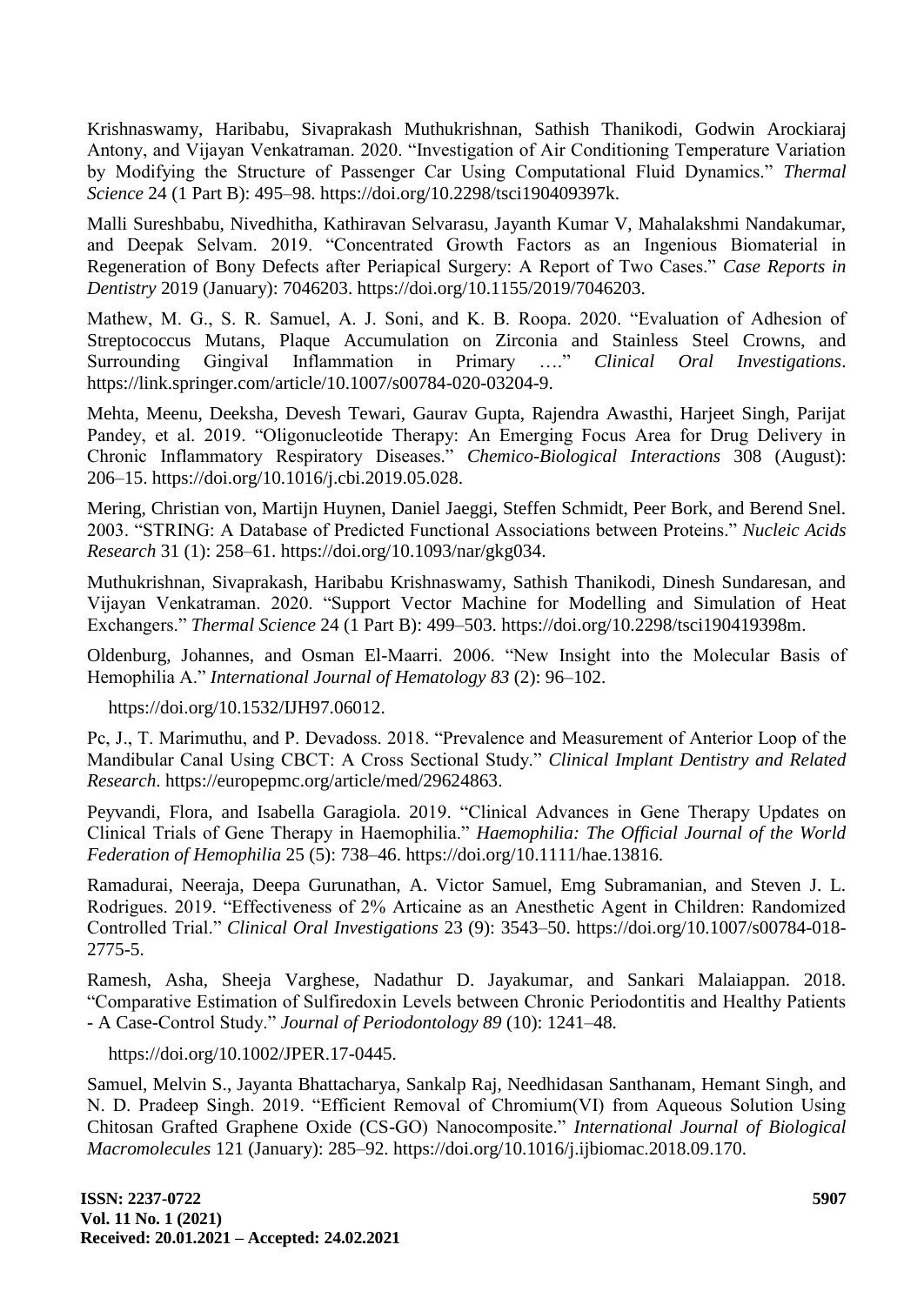Samuel, Srinivasan Raj, Shashidhar Acharya, and Jeevika Chandrasekar Rao. 2020. "School [Interventions-Based Prevention of Early-Childhood Caries among 3-5-Year-Old Children from Very](http://paperpile.com/b/Vgikc1/1Fk8R)  Low Socioeconomic Status: Two-Year Randomized Trial." [Journal of Public Health Dentistry](http://paperpile.com/b/Vgikc1/1Fk8R) 80 [\(1\): 51–60. https://doi.org/](http://paperpile.com/b/Vgikc1/1Fk8R)[10.1111/jphd.12348.](http://dx.doi.org/10.1111/jphd.12348)

Sathish, T., and S. Karthick. 2020. "Wear Behaviour Analysis on Aluminium Alloy 7050 with [Reinforced SiC through Taguchi Approach.‖](http://paperpile.com/b/Vgikc1/eNH9d) *[Journal of Japan Research Institute for Advanced](http://paperpile.com/b/Vgikc1/eNH9d)  [Copper-Base Materials and Technologies](http://paperpile.com/b/Vgikc1/eNH9d)* [9 \(3\): 3481–87. https://doi.org/10.1016/j.jmrt.2020.01.085.](http://paperpile.com/b/Vgikc1/eNH9d)

[Sen, Payel, Alexandra Helmke, Chieh Ming Liao, Inga Sörensen-Zender, Song Rong, Jan-Hinrich](http://paperpile.com/b/Vgikc1/bKfS)  [Bräsen, Anette Melk, Hermann Haller, Sibylle Von Vietinghoff, and Roland Schmitt. 2020.](http://paperpile.com/b/Vgikc1/bKfS)  [―SerpinB2 Regulates Immune Response in Kidney Injury and Aging.‖](http://paperpile.com/b/Vgikc1/bKfS) *[Journal of the American](http://paperpile.com/b/Vgikc1/bKfS)  [Society of Nephrology: JASN](http://paperpile.com/b/Vgikc1/bKfS)* [31 \(5\): 983–95. https://doi.org/](http://paperpile.com/b/Vgikc1/bKfS)[10.1681/ASN.2019101085.](http://dx.doi.org/10.1681/ASN.2019101085)

[Shahani, T., K. Covens, R. Lavend'homme, N. Jazouli, E. Sokal, K. Peerlinck, and M. Jacquemin.](http://paperpile.com/b/Vgikc1/YjWF)  2014. "Human Liver Sinusoidal Endothelial Cells but Not Hepatocytes Contain Factor VIII." *Journal [of Thrombosis and Haemostasis: JTH](http://paperpile.com/b/Vgikc1/YjWF)* 12 (1): [36–42. https://doi.org/10.1111/jth.12412.](http://paperpile.com/b/Vgikc1/YjWF)

[Shannon, Paul, Andrew Markiel, Owen Ozier, Nitin S. Baliga, Jonathan T. Wang, Daniel Ramage,](http://paperpile.com/b/Vgikc1/lkL2)  Nada Amin, Benno Schwikowski, and Trey Ideker. 2003. "Cytoscape: A Software Environment for [Integrated Models of Biomolecular Interaction Networks.‖](http://paperpile.com/b/Vgikc1/lkL2) *[Genome Research](http://paperpile.com/b/Vgikc1/lkL2)* [13 \(11\): 2498–2504.](http://paperpile.com/b/Vgikc1/lkL2)  [https://doi.org/](http://paperpile.com/b/Vgikc1/lkL2)[10.1101/gr.1239303.](http://dx.doi.org/10.1101/gr.1239303)

[Sharma, Parvarish, Meenu Mehta, Daljeet Singh Dhanjal, Simran Kaur, Gaurav Gupta, Harjeet](http://paperpile.com/b/Vgikc1/EMCnE)  Singh, Lakshmi Thangavelu, et al. 2019. "Emerging Trends in the Novel Drug Delivery Approaches for the Treatment of Lung Cancer." *[Chemico-Biological Interactions](http://paperpile.com/b/Vgikc1/EMCnE)* 309 (August): 108720. [https://doi.org/](http://paperpile.com/b/Vgikc1/EMCnE)[10.1016/j.cbi.2019.06.033.](http://dx.doi.org/10.1016/j.cbi.2019.06.033)

Sridharan, Gokul, Pratibha Ramani, Sangeeta Patankar, and Rajagopalan Vijayaraghavan. 2019. "Evaluation of Salivary Metabolomics in Oral Leukoplakia and Oral Squamous Cell Carcinoma." *Journal of Oral Pathology & Medicine: Official Publication of the International Association of Oral Pathologists and the American Academy of Oral Pathology 48* (4): 299–306.

https://doi.org/10.1111/jop.1283[5.](http://paperpile.com/b/Vgikc1/Lixxo)

[Stelzer, Gil, Naomi Rosen, Inbar Plaschkes, Shahar Zimmerman, Michal Twik, Simon Fishilevich,](http://paperpile.com/b/Vgikc1/bmBI)  Tsippi Iny Stein, et al. 2016. "The GeneCards Suite: From Gene Data Mining to Disease Genome Sequence Analyses." *[Current Protocols in Bioinformatics](http://paperpile.com/b/Vgikc1/bmBI)*[. https://doi.org/10.1002/cpbi.5.](http://paperpile.com/b/Vgikc1/bmBI)

[Szklarczyk, Damian, Annika L. Gable, David Lyon, Alexander Junge, Stefan Wyder, Jaime Huerta-](http://paperpile.com/b/Vgikc1/tugj)Cepas, Milan Simonovic, et al. 2019. "STRING v11: Protein-Protein Association Networks with Increased Coverage, Supporting Functional Discovery in Genome-Wide Experimental Datasets." *[Nucleic Acids Research](http://paperpile.com/b/Vgikc1/tugj)* [47 \(D1\): D607–13. https://doi.org/](http://paperpile.com/b/Vgikc1/tugj)[10.1093/nar/gky1131.](http://dx.doi.org/10.1093/nar/gky1131)

Tsukahara, So, Nobuhiko Miyazawa, Hiroyuki Akagawa, Sarka Forejtova, Karel Pavelka, Toshihiro Tanaka, Satoshi Toh, Atsushi Tajima, Iwao Akiyama, and Ituro Inoue. 2005. "COL6A1, the Candidate Gene for Ossification of the Posterior Longitudinal Ligament, Is Associated with Diffuse Idiopathic Skeletal Hyperostosis in Japanese." *Spine 30* (20): 2321–24.

https://doi.org/10.1097/01.brs.0000182318.47343.6[d.](http://paperpile.com/b/Vgikc1/wbB9)

Varghese, Sheeja Saji, Asha Ramesh, and Deepak Nallaswamy Veeraiyan. 2019. "Blended Module-Based Teaching in Biostatistics and Research Methodology: A Retrospective Study with Postgraduate Dental Students." *Journal of Dental Education 83* (4): 445–50.

https://doi.org/10.21815/JDE.019.05[4.](http://paperpile.com/b/Vgikc1/gmQXj)